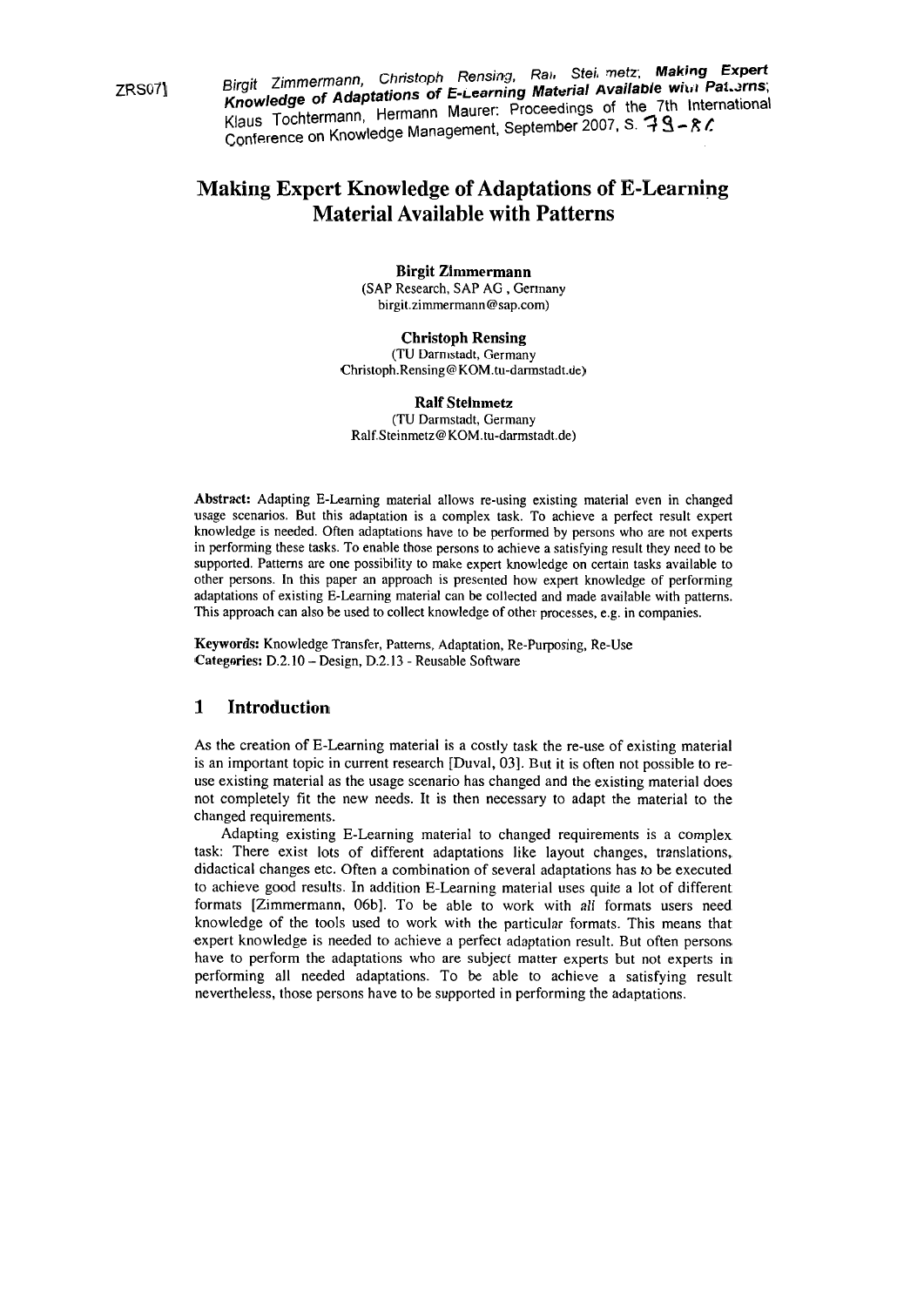Patterns are a widespread methodology to provide expert knowledge and best practices. A Pattern describes a proven solution to a recurring problem that occurs in a specific context. Patterns document expert knowledge of the topic they deal with. In this paper an approach is presented how to use patterns to capture the existing knowledge of adaptations and to make this knowledge available to those persons who have to perform adaptations without having expert knowledge.

The structure of the paper is as follows: The second chapter provides an introduction on adaptations of existing E-Learning material; a short overview of patterns is presented in chapter three. Chapter four describes how expert knowledge of performing adaptations can be collected with patterns and how the resulting patterns can be used to transfer the collected knowledge to other persons. Finally a summary and an outlook on future work are given.

### **2 Adaptation of Existing E-Learning Material**

As mentioned before the adaptation of existing E-Learning material in order to make it suited for changed requirements is complex. In this chapter an overview of this task will be given.

The adaptation of existing E-Learning material often is a prerequisite for a reasonable re-use of existing material: Whenever the new usage scenario differs from the original scenario an adaptation is needed. There are a lot of different aspects in respect of which the material can be adapted. In [Zimmermann, OGa] 15 different kinds of adaptations are identified as an outcome of a user survey.

Having a closer look on the changes done during the adaptations you will see that the adaptations can be grouped. There are three major categories of adaptations:

- Adaptations that primarily change the appearance, the *layout* of the material
- Adaptations targeting on changing the *content* of the material  $\bullet$
- Adaptations that can have an effect on layout or content but that are primarily *caused by technical requirements*

In [Zimmermann, Obb] the 15 adaptations have been assigned to the three categories. The following figure shows this assignment.

| Layout                                                                                | Content                                                                                                                                                                                          | <b>Technical reasons</b>                                                                  |
|---------------------------------------------------------------------------------------|--------------------------------------------------------------------------------------------------------------------------------------------------------------------------------------------------|-------------------------------------------------------------------------------------------|
| $\bullet$ Design<br>· Printability<br>• Screen resolutions<br>$\bullet$ Accessibility | $\bullet$ Translation<br>• Learning objective<br>• Terminology<br>· Degree of interaction<br>· Semantic density<br>· Learning strategy<br>· Difficulty of the course<br>· Duration of the course | $\bullet$ Transformation into<br>several formats<br>· End devices<br>$\bullet$ Bandwidths |

*Figure 1: Classification of adaptations*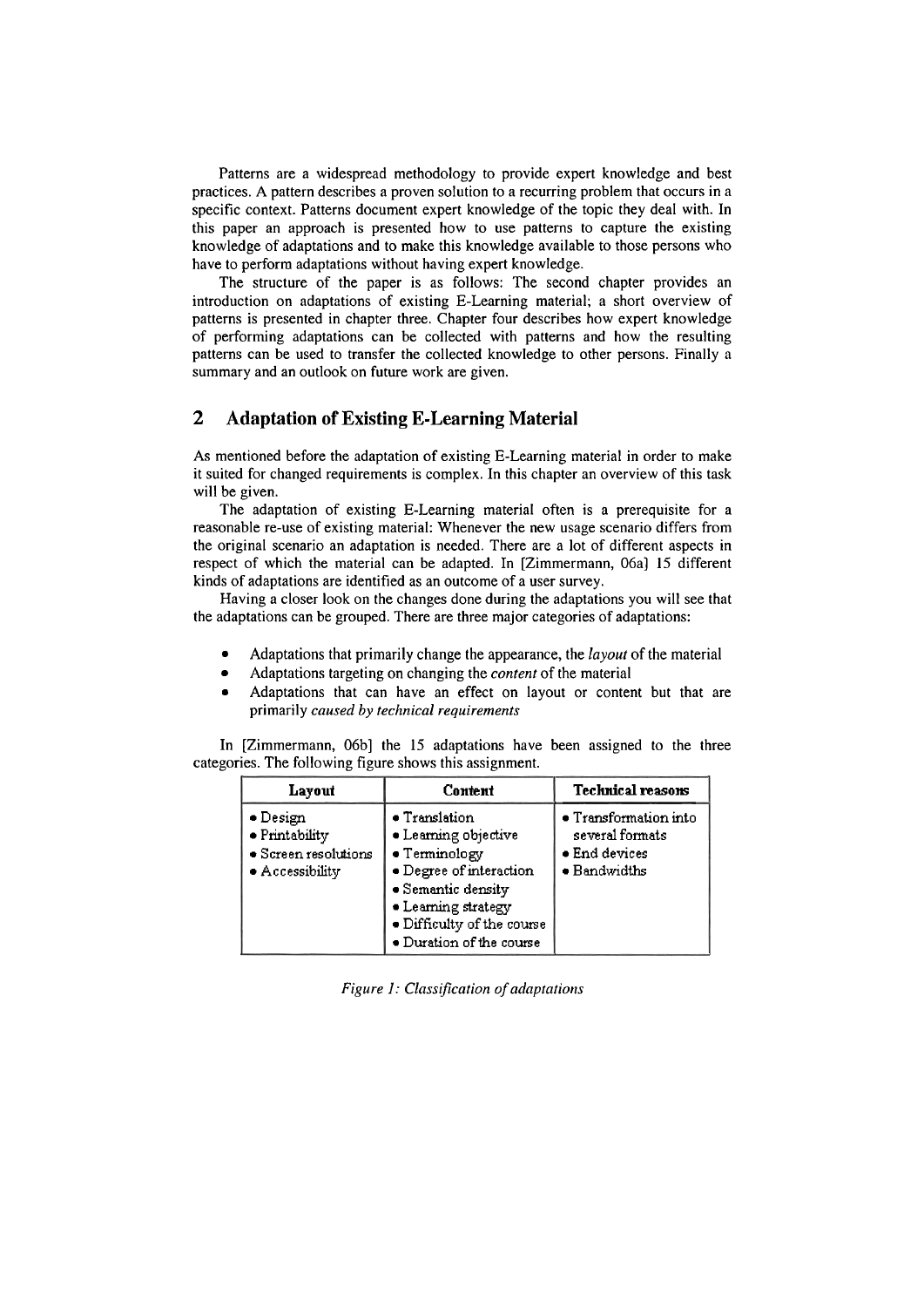An accurate analysis of the adaptations [Zimmermann, 06a] has shown that there are some adaptations that are performed in a very structured way. Most of these adaptations can be performed at least partly automated by a tool. But there are also some unstructured adaptations that are performed mainly based on experiences. For these adaptations it is not possible to specify exactly what has to be done in which order. In addition it is mostly not possible to offer a reasonable automated tool support. But for both kinds of adaptations (structured and unstructured) it is possible to detect best practices, describing what has to be taken into account when performing the adaptations.

There are several other approaches dealing with re-use or re-purposing of existing E-Learning content like [Hörmann, 051 or [Obrenovic, 041. But these approaches do not take into account that the usage scenario might have changed and the existing material is not completely suited for the new scenario. Other researchers concern the adaptation of material with respect to the learner like the work in the AHA project [Stash, 06]. All these approaches do not take into account that it might be necessary to adapt the existing material before re-using it.

### **3 Patterns**

Patterns represent a well accepted method to capture expert knowledge on best practices. Originally patterns were invented by the architect Christopher Alexander to describe the solution to recurring problems in urban planning and building architecture. By now patterns are used in many different areas as software design, security, pedagogy, etc to provide best practices.

Patterns have a long history in documenting best practices and expert knowledge. Alexanders's pattern language [Alexander, 771 documents knowledge of designing towns, buildings, and construction. The POSA book [Buschmann, 96] covers the knowledge of the authors, leading practitioners in software development, of software architecture. The Gang of Four (GOF) has collected best practices in object oriented software design [Gamma, 951. Martin Fowler's analysis patterns *'are groups of concepts that represent a common construction in business modeling"* [Fowler, 961. Schumacher et al. published a collection of patterns on basic security problems and their solutions [Schumacher, OS].

Patterns are written in natural language. Mostly a certain structure is used to provide the information a pattern captures. A lot of different formats exist but there is a certain agreement on the mandatory elements of a pattern [Meszaros, 961: A pattern has to be identified by its *name*. A pattern describes a *solution* to a *problem* occurring in a certain *context. Forces* describe the trade-offs that must be considered when applying the pattern. In addition there are several other elements that can be used to describe a pattern.

We started working on a pattern language describing the adaptation of existing E-Learning material in order to make it suited for changed requirements. A first set of patterns of this language has been published in the proceedings of VikingPloPO6 [Zimmermann, 06 $c$ ]. In this paper it is described how these adaptation patterns have been created and how they can be used to transfer the collected expert knowledge to other persons.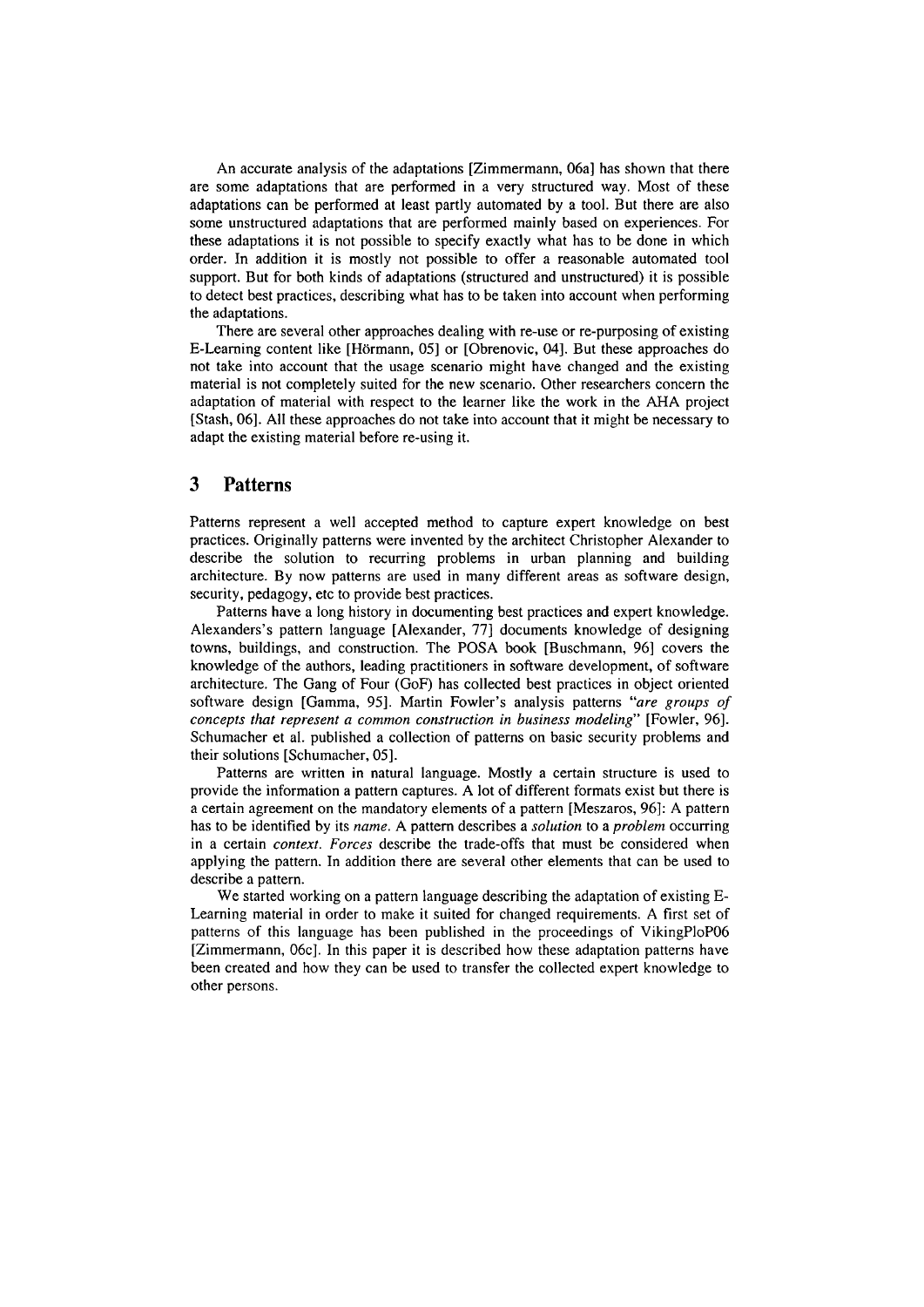# **4 Pattern Based Knowledge Transfer**

As explained before expert knowledge is needed to achieve a perfect outcome of E-Learning material adaptations. But there exist also persons who are experts in the domain covered by the material but who only occasionally deal with adaptations. Nevertheless they have to perform adaptations. To allow these persons to achieve a satisfying result they need support. In the following it is described, how patterns can be used to document best practices as a basis for such a support.

### **4.1 Collecting Knowledge with Adaptation Patterns**

Patterns are a well accepted way of documenting best practices. As they are written in natural language they are easy to understand. No special training is needed to read a pattern, in contrast to many modeling formalisms used during analysis and design phase in software design. Many of the experts working with E-Learning material adaptations have no knowledge of software design. Patterns offer them a comfortable way to provide their knowledge to other persons.

Patterns are not invented but found. They document proven solutions to existing and recurring problems. Therefore the knowledge provided by a pattern first has to be detected, before it can be written down. We used an iterative process to write the patterns documenting the knowledge of experts of adaptation processes [Fig. 21:



*Figure 2: Pattern creation process* 

We started our work with a user survey [Zimmermann, 06a]. In this survey we asked persons working in the area of content creation how they perform certain adaptations. We analyzed the descriptions we got from those persons. Then we formulated a first rough version of initial patterns that represent a basic idea for each adaptation.

In a second step for each pattern we talked to experts of executing the adaptation described in the pattern. By this we refined our initial patterns and came to improved patterns. For patterns it is very important that they Cover proven solutions. Therefore we determined for each pattern in which situations the solution described in the pattern has been applied successfully. Depending on the adaptation some of the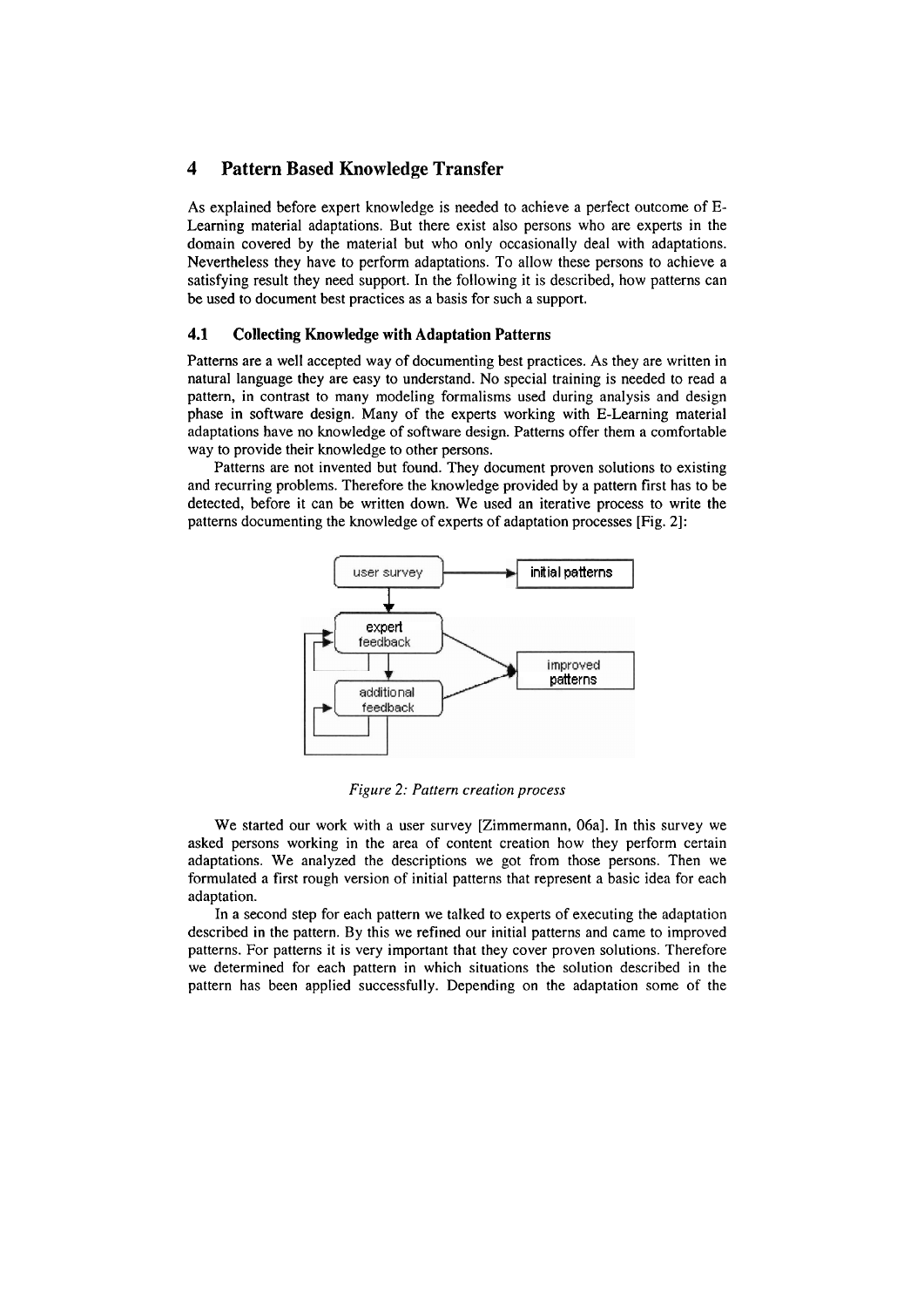patterns went through several iterations during the second step. This means that we talked to several persons and refined the patterns again and again.

In a third step we presented some of the results at a pattern conference [Zimmermann, 06c], where we got additional feedback. This again is an iterative process: Publishing a paper at a pattern conference starts with the so called "shepherding process". Shepherding is a one-to-one review. The reviewer (the so called *shepherd)* has to be an experienced pattern writer. The shepherd helps the authors of the patterns to improve their work and to assure that the work really represents patterns. When the patterns are in a good shape they are prepared for the *Writer's Workshop.* The writer's workshop offers a structured process for additional feedback on the patterns. When a pattern has gone through the shepherding process and the writer's workshop, it has improved again and is ready to be published.

By now a reader can be sure that the patterns do not reflect the personal opinion of the authors. They are based on expert knowledge and are proven by a lot of experienced pattern writers.

The strong emphasizing of collecting knowledge from experts in the first two steps of our procedure reminds of the Delphi method [Linstone, 021. This method can be used for example in the creation process of ontologies. The Delphi method is a structured process to collect and distill expert knowledge. It is based on written expert surveys. In contrast to the traditional proceeding of the Delphi method we decided to perform both the initial interview in the first phase as well as the feedback in the second phase not as a written survey. The answers we expected from the experts would have been too long to be written down in a bearable amount of time. Therefore we did the initial survey in the form of a structured telephone interview that has been recorded and then written down. Based on the results of this survey the initial patterns were created. They were taken as a basis for the feedback round with experts during the second phase.

Shepherding and writer's workshops, the elements of the third phase in our approach, are the traditional process to publish patterns in the proceedings of a pattern conference. They are not taken into account in the Delphi method. But nevertheless they are very valuable as they bring the feedback of experts in pattern writing into the patterns.

The patterns that are outcome of this proceeding are a valuable source of knowledge to experts as well as to novices or laymen.

#### **4.2 Elements of an Adaptation Pattern**

There exist a lot of different pattern formats. Some pattern authors even decided to take no fixed format at all, like Martin Fowler for his analysis patterns [Fowler, 961. As a fixed format increases readability and understandability we decided to take a fixed format for the adaptation patterns. The format is based on the GOF format [Gamma, 951 as well as on the POSA format [Buschmann, 961. It consists of the elements shown in table 1.

#### **4.3 Providing Knowledge Based on Adaptation Patterns**

The purpose of our work is to support non-experts in performing E-Learning material adaptations. The adaptation patterns themselves are a valuable source of knowledge.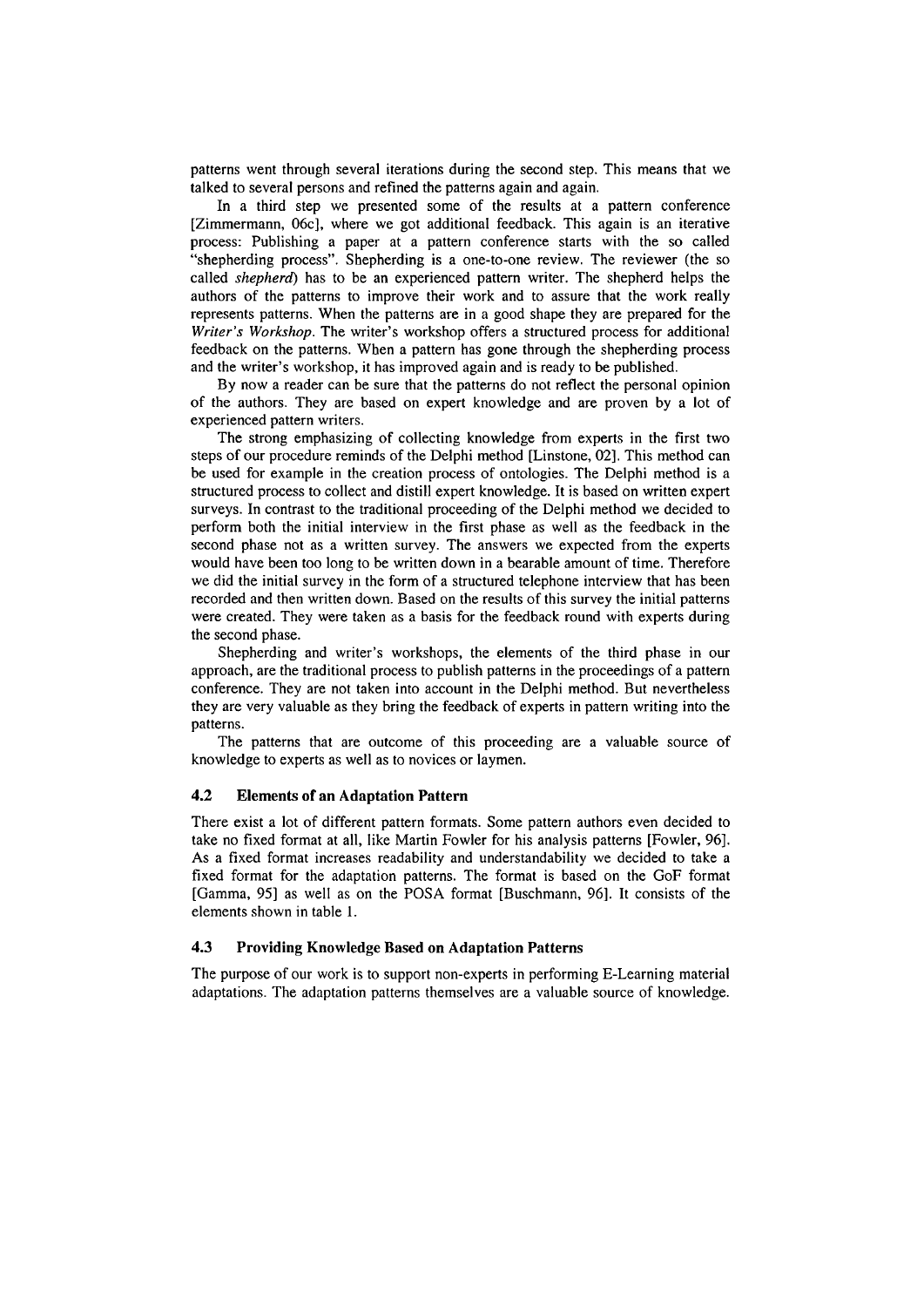Someone who has to perform an adaptation can look up what has to be done in the patterns.

As explained before some of the adaptations can be (at least partly) automated whereas for other adaptations it is not reasonably possible to automate the adaptation. To offer a more comfortable support for both kinds of adaptations we decided to create a wizard. Based on the knowledge collected with the patterns this wizard guides users through the adaptations and offers automated support where this is reasonably possible. If no automated support is available the wizard guides users step by step through the adaptation by providing information what has to be done in each adaptation. (This information is available in the adaptation patterns.) In case of an unstructured adaptation tips and tricks and hints on how to proceed are offered. In addition it is always possible to view the whole pattern for each adaptation and to take this as a guideline.

The patterns are provided in an XML-notation. They are rendered to HTML and displayed in a browser window. Thus it is possible to render the patterns differently for an expert or a novice. This is useful as an expert often needs less information than a novice: Whereas experts use the patterns to remember what they have forgotten, e.g. after a long holiday, novices need detailed information. They have never or only seldom performed the task they Want to get information about. Figure **3** shows an example for this: a part of the design pattern rendered for a novice user.

When novices are more experienced they have the possibility to change the options of the wizard and to declare themselves as experts. This does not only impact the rendering of the patterns but also the whole wizard: For novices many explanations to all steps of an adaptation are provided. In contrast experts do not need as much information. They like a fast support that allows them to do their job more shortly. This is taken into account in the wizard.

| <b>Name</b>           | Unique identification of the pattern.                           |
|-----------------------|-----------------------------------------------------------------|
| <b>Classification</b> | An asterisk to identify the degree of confidence of the authors |
|                       | into the pattern (no asterisk $=$ lowest degree of confidence). |
| Intent                | A short overview what the pattern is about.                     |
| <b>Context</b>        | The situation in which the pattern can occur.                   |
| Problem               | The problem that has to be solved.                              |
| <b>Example</b>        | Helps the user to understand the pattern.                       |
| <b>Forces</b>         | The trade-offs that have to be considered.                      |
| <b>Solution</b>       | Tells the reader how to solve the problem.                      |
| <b>Known Uses</b>     | Situations where the pattern has proven to be successful.       |
| <b>Consequences</b>   | The positive and negative consequences of performing the        |
|                       | solution.                                                       |
| <b>Related</b>        | Patterns of other pattern authors that deal with the same or a  |
| <b>Patterns</b>       | similar problem.                                                |
| <b>Connected</b>      | After performing the solution of this pattern it might become   |
| <b>Patterns</b>       | necessary to execute the connected patterns.                    |
| <b>Used Patterns</b>  | Other patterns that are used when performing the solution.      |

*Table 1: Elements of an aclaptation pattern*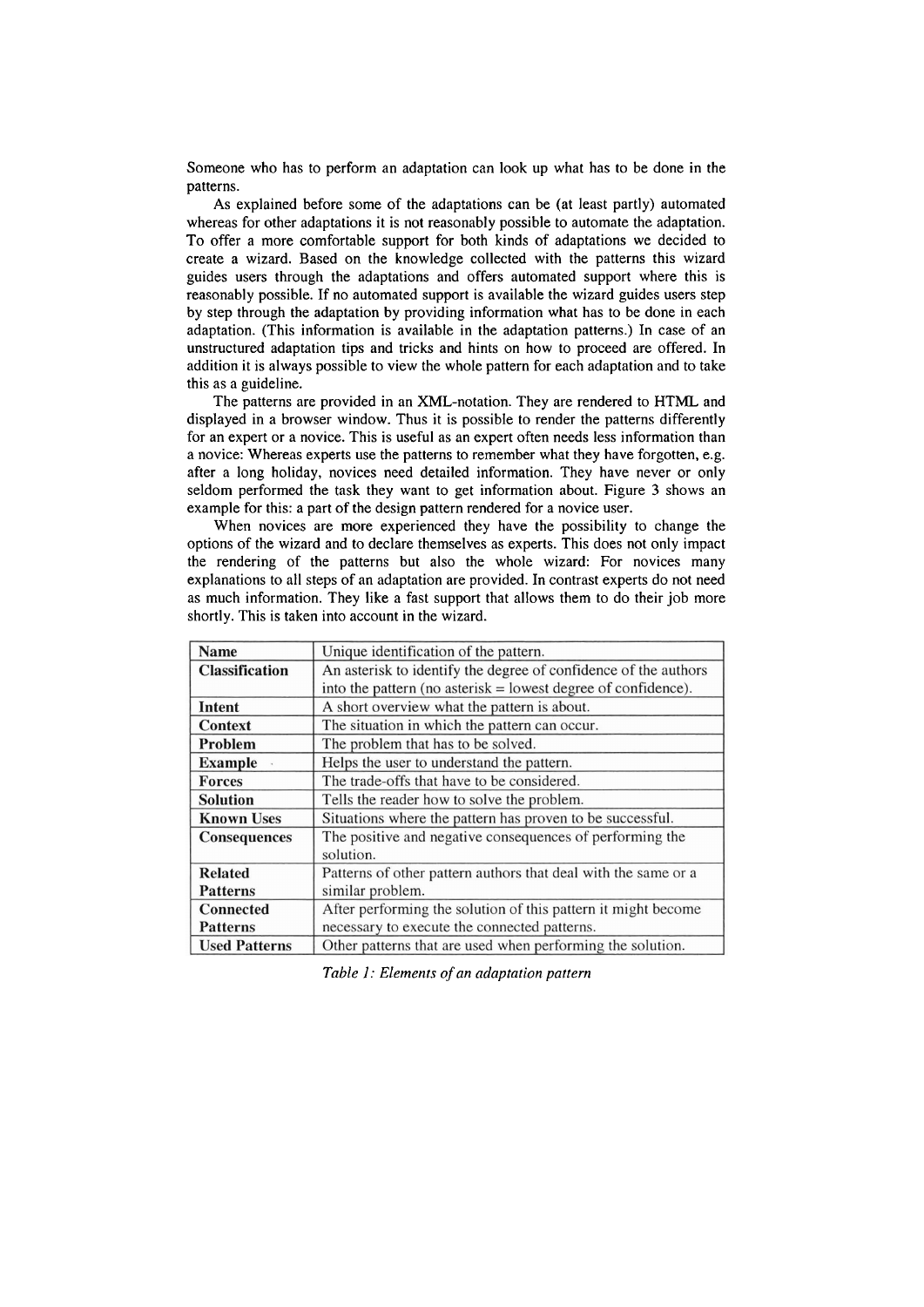

*Figure 3: The design Pattern* 

# **5 Summary and Outlook**

The adaptation of existing E-Learning material to make it suited for changed requirements is an important prerequisite for the re-use of existing material. As this is a complex task it is desirable to provide the needed knowledge to non-experts who have to perform the task. In this paper an approach has been presented for collecting expert knowledge of adaptations with patterns. It has been shown how this knowledge has been collected and how it can help other persons in performing an adaptation.

With the approach presented here it is also possible to collect knowledge of other processes and to make it available to other persons, e.g. to all employees within a company. This offers an easy to use enhancement to existing knowledge management practices.

By now we are working on collecting knowledge on additional adaptations as well as knowledge of additional processes and making it available via patterns.